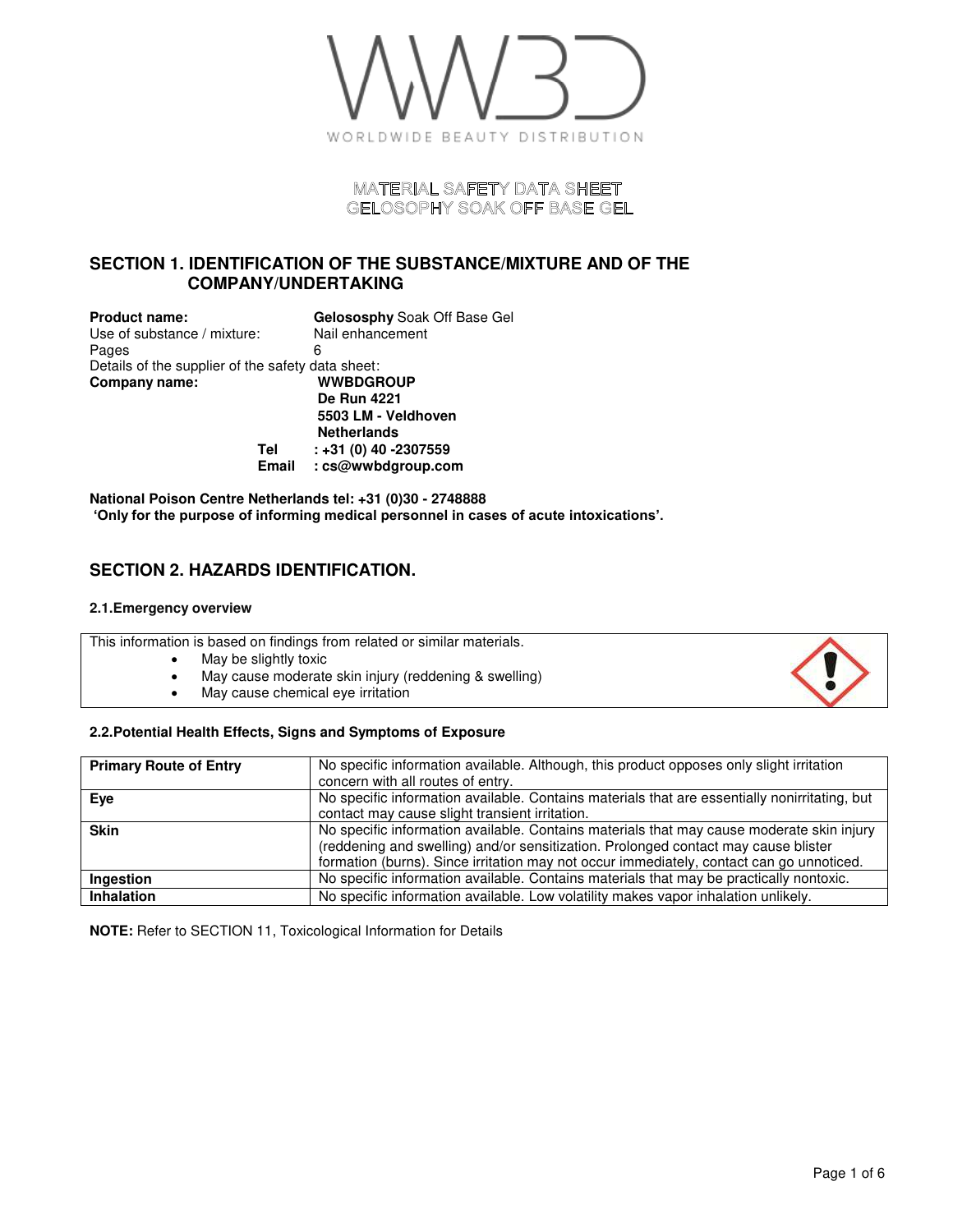

# **SECTION 3. COMPOSITION/INFORMATION ON INGREDIENTS**

| <b>INCI Name</b>                                                       | CAS#          | <b>EINECS#</b> | <b>Exposure</b><br><b>OSHA</b><br><b>TWA/STEL</b> | Limits<br><b>ACGIH</b><br><b>TWA/ST</b><br>EL | Carcinogen<br>IARC/NTP/OS<br>НA | %         |
|------------------------------------------------------------------------|---------------|----------------|---------------------------------------------------|-----------------------------------------------|---------------------------------|-----------|
| Polyurethane Acrylate Oligomer                                         | 41137-60-4    |                | N/E                                               | N/E                                           | Not listed                      | 50-60     |
| Ethylene Glycol Methacrylate                                           | 868-77-9      |                | N/E                                               | N/E                                           | Not listed                      | $10 - 20$ |
| Polymer Acrylate Oligomer                                              | 152187-46-7   |                | N/E                                               | N/E                                           | Not listed                      | $20 - 30$ |
| 1-Hydroxycyclohexyl Phenyl Ketone                                      | 947-19-3      |                | N/E                                               | N/E                                           | Not listed                      | 1-8       |
| D&C Violet #2                                                          | $81 - 48 - 1$ |                | N/E                                               | N/E                                           | Not listed                      | $1-2$     |
| N/E - None Established<br>N/DA - No data Available<br>* See section 16 |               |                |                                                   |                                               |                                 |           |
| $N/R - Not$ Reviewed<br>$N/A - Not Applicable$                         |               |                |                                                   |                                               |                                 |           |

NOTE: See Section 16 for Risk and Safety Phrase Key

# **SECTION 4. FIRST AID MEASURES**

### **4.1. Description of first aid measures**

| Eye         | Flush with plenty of water for 15 minutes and seek medical attention immediately                           |
|-------------|------------------------------------------------------------------------------------------------------------|
| <b>Skin</b> | Remove contaminated clothing and wash contact area with soap and water for 15 minutes.                     |
| Inhalation  | In case of exposure to a high concentration of vapor or mist, remove person to fresh air. If breathing has |
|             | stopped, administer artificial respiration and seek medical attention.                                     |
| Ingestion   | If appreciable quantities are swallowed, seek medical attention                                            |

# **SECTION 5. FIRE-FIGHTING MEASURES**

| ( $\degree$ F/ $\degree$ C)<br><b>Flash Point</b> | Flammable Limit (vol %) | Temperature (vol%)<br>Auto-ignition |
|---------------------------------------------------|-------------------------|-------------------------------------|
| >212°F/100°C Seta flash                           | No<br>Data              | No Data                             |

**Method:** 

| <b>Extinguishing Media</b>              | Foam, dry chemical or carbon dioxide.                                                        |  |
|-----------------------------------------|----------------------------------------------------------------------------------------------|--|
| <b>Fire Fighting Instructions</b>       | Wear self-contained breathing apparatus and full protective clothing, such as turn-out gear. |  |
| <b>Unusual Hazards</b>                  | Uncontrolled polymerization may occur at high temperatures resulting in explosions or        |  |
|                                         | rupture of storage containers.                                                               |  |
| <b>Hazardous combustion</b>             | Oxides of carbon. Oxides of nitrogen. Irritating organic vapors. Toxic fumes.                |  |
| products                                |                                                                                              |  |
| CECTION C. ACCIDENTAL DELEACE MEACHINES |                                                                                              |  |

### **SECTION 6. ACCIDENTAL RELEASE MEASURES**

| <b>Environmental precautions</b> | Remove sources of ignition. Prevent product from entering drains or open waters.             |
|----------------------------------|----------------------------------------------------------------------------------------------|
| Clean-up methods                 | Refer to Section 8 "Exposure Controls / Personal Protection" prior to clean up. Soak up with |
|                                  | <sup>1</sup> inert absorbent. Store in a partly filled, closed container until disposal.     |

### **SECTION 7. HANDLING AND STORAGE**

#### **7.1. Precautions for safe handling**

| <b>Handling requirements</b> | Prevent contact with eyes, skin and clothing. Do not breathe vapor and mist.<br>Wash thoroughly after handling. DO NOT heat or spray. Use only with adequate |
|------------------------------|--------------------------------------------------------------------------------------------------------------------------------------------------------------|
|                              | ventilation. Refer to Section 8. Use only in area provided with appropriate exhaust<br>ventilation.                                                          |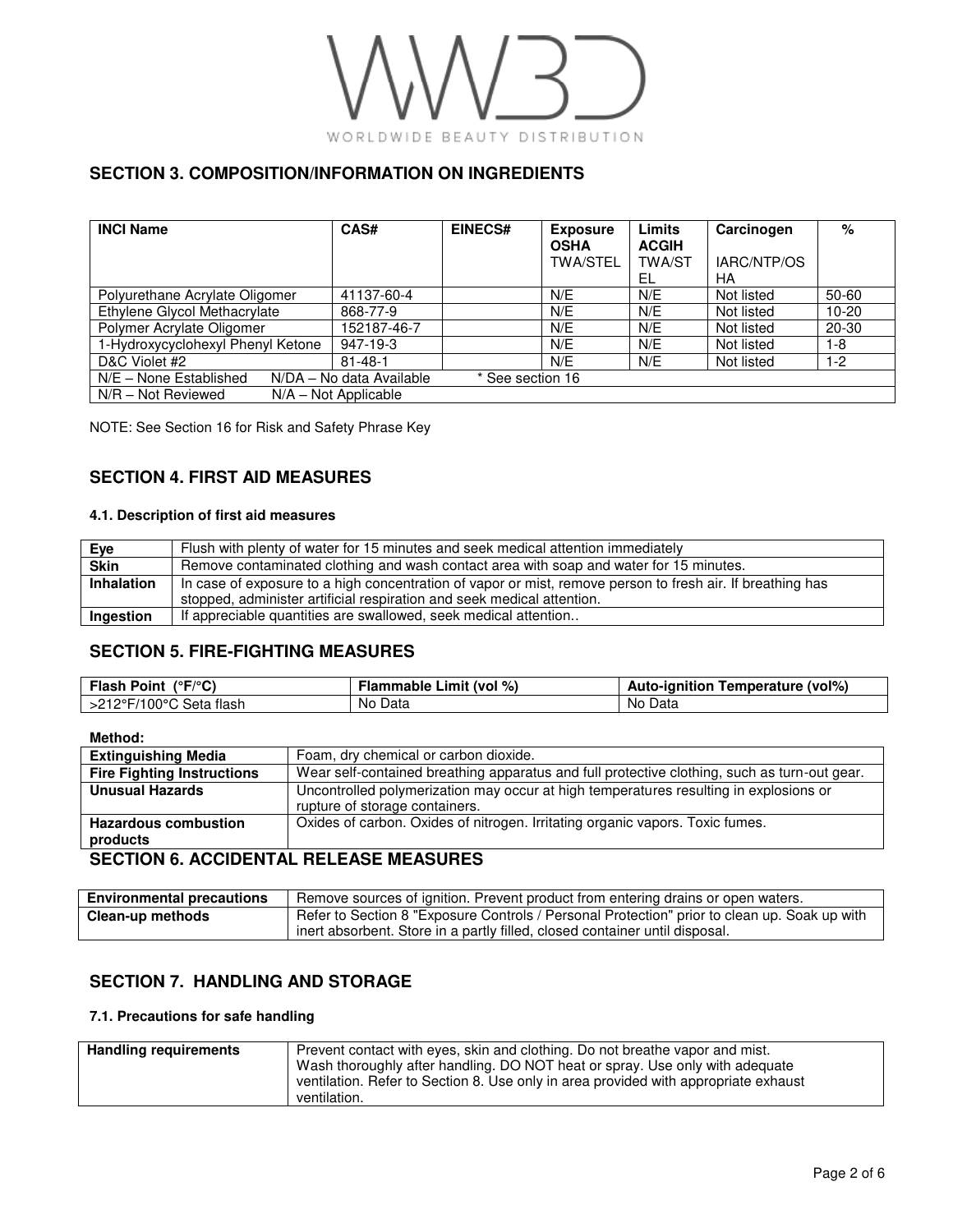

### **7.2. Conditions for safe storage, including any incompatibilities**

| <b>Storage conditions</b> | For safe storage, store at or below $26^{\circ}C(80^{\circ}F)$ . Keep in a cool, well ventilated<br>area away from heat, sparks and open flame. Keep container tightly closed until ready<br>for use. |
|---------------------------|-------------------------------------------------------------------------------------------------------------------------------------------------------------------------------------------------------|
|                           |                                                                                                                                                                                                       |

### **SECTION 8. EXPOSURE CONTROLS/PERSONAL PROTECTION**

### **8.1. Engineering Controls**

| <b>Engineering controls</b> | Local exhaust ventilation is recommended when general ventilation is not sufficient to control |
|-----------------------------|------------------------------------------------------------------------------------------------|
|                             | airborne contamination below occupational exposure limits.                                     |

#### **8.2. Personal Protective Equipment**

| General                       | To identify additional Personal Protective Equipment (PPE) requirements, it is recommended<br>that a hazard assessment in accordance with the OSHA PPE Standard (29CFR1910.132), or<br>European Standard EN166 be conducted before using this product. Provide eye wash stations<br>and safety showers. Wear impervious clothing to prevent ANY contact with this product, such<br>as gloves, apron, boots, or whole body suit. Nitrile rubber is better than PVC. |
|-------------------------------|--------------------------------------------------------------------------------------------------------------------------------------------------------------------------------------------------------------------------------------------------------------------------------------------------------------------------------------------------------------------------------------------------------------------------------------------------------------------|
| <b>Eye/Face Protection</b>    | Safety goggles or safety glasses with side shields. In a splash hazard environment, chemical<br>goggles should be used in combination with a full face shield.                                                                                                                                                                                                                                                                                                     |
| <b>Skin Protection</b>        | Use impermeable gloves and protective clothing as necessary to prevent skin contact.<br>eoprene gloves                                                                                                                                                                                                                                                                                                                                                             |
| <b>Respiratory Protection</b> | Use COSHA approved respirator if there is potential to exceed exposure limit(s). If this<br>material is handled at elevated temperatures or under mist forming conditions, without<br>engineering controls, a COSHA approved respirator must be used.                                                                                                                                                                                                              |

### **SECTION 9. PHYSICAL AND CHEMICAL PROPERTIES**

#### **9.1. Information on basic physical and chemical properties**

| <b>Physical State</b>                       | viscous liquid            |
|---------------------------------------------|---------------------------|
| <b>Form</b>                                 | <b>NA</b>                 |
| <b>Odour</b>                                | Light                     |
| <b>Boiling Point/Freezing Point</b>         | Greater than 93°C (200°F) |
| <b>Melting Point/range</b>                  | <b>NA</b>                 |
| Flash point $(^{\circ}F/^{\circ}C)$         | >212°F/100°C Seta flash   |
| pH                                          | <b>NA</b>                 |
| <b>Evaporation rate</b>                     | No Data                   |
| Vapour pressure                             | (mm Hg) @ 20 C: $<0.01$   |
| Vapour density                              | No Data                   |
| <b>Solubility In Water</b>                  | (20°C) Insoluble          |
| <b>Specific Gravity</b>                     | $(H20=1): 1.10$           |
| Viscositv                                   | N/DA                      |
| % Volatile                                  | By Volume: $< 0.80\%$     |
| <b>Decomposition Temperature</b>            | <b>NA</b>                 |
| Ignition                                    | No Data                   |
| <b>Octanol/Water Partioning Coefficient</b> | NA (Log Po/w)             |
| Flammable Limit (vol%)                      | No Data                   |
| <b>Auto-ignition Temperature (vol%)</b>     | No Data                   |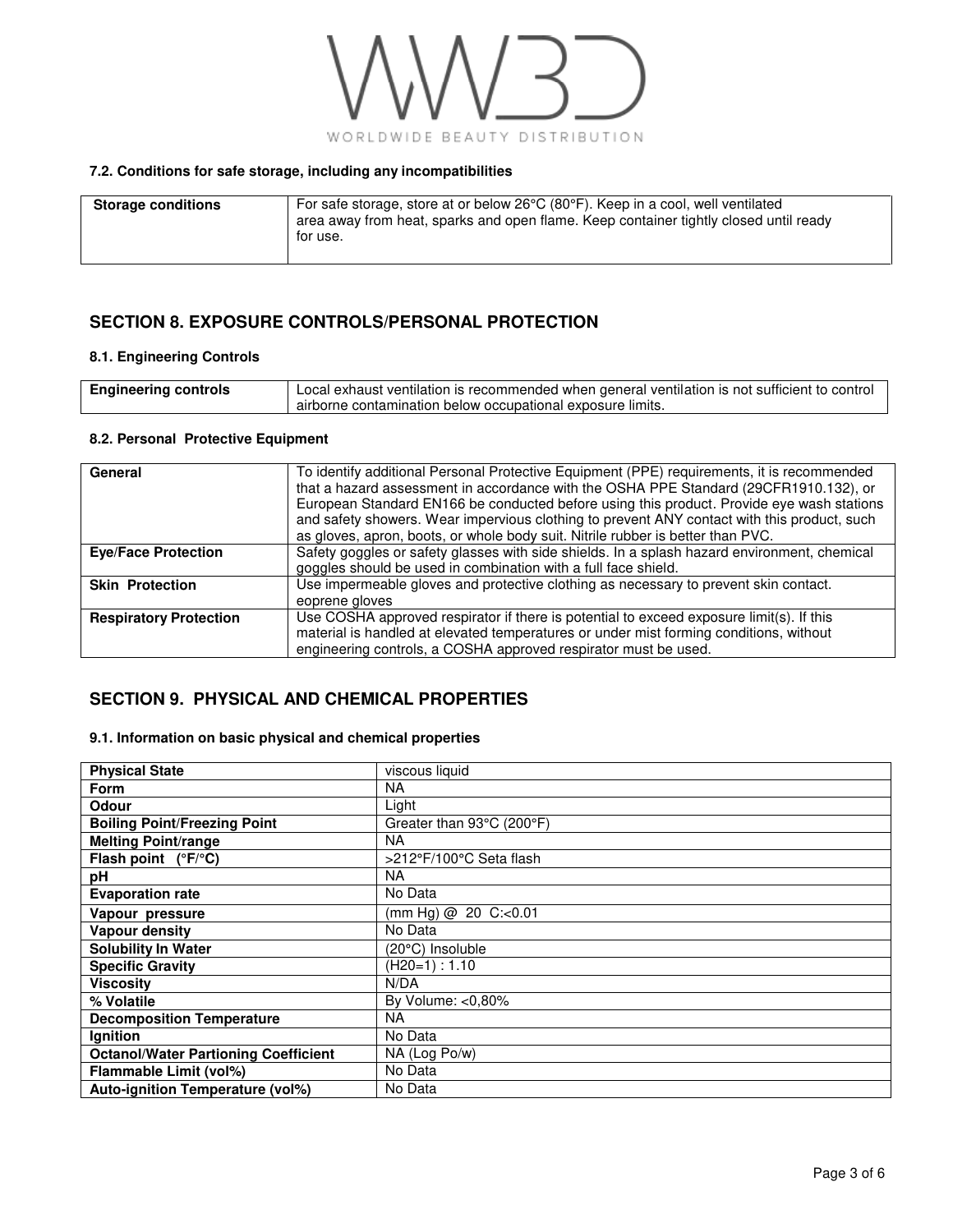

### **SECTION 10. STABILITY AND REACTIVITY**

**10.1. Reactivity** 

**10.2. Chemical stability** 

| <b>Chemical stability</b>                | Stable under normal conditions of storage and use                                    |
|------------------------------------------|--------------------------------------------------------------------------------------|
| 10.3. Possibility of hazardous reactions |                                                                                      |
| 10.4. Conditions to avoid                |                                                                                      |
| <b>Conditions to avoid</b>               | Heat, flames, sparks and other sources of ignition. Do not<br>heat above 26°C(80°C). |
| 10.5. Incompatible materials             |                                                                                      |
| <b>Materials to avoid</b>                |                                                                                      |
| 10.6. Hazardous decomposition products   |                                                                                      |
| Hazardous decomposition products         | Oxides of carbon. Oxides of nitrogen. Irritating organic<br>vapors.                  |
| 10.7. Hazardous Polymerization           |                                                                                      |

#### **Hazardous Polymerization**  May occur – Uncontrolled polymerization may cause rapid evolution of heat and increased pressure that could result in violent rupture of sealed storage vessels or containers.

# **SECTION 11. TOXICOLOGICAL INFORMATION**

| <b>Acute Oral Toxity</b>                                                                                                       | <b>Acute Dermal Toxicity</b> | <b>Acute Inhalation Toxicity</b> | Irritation-skin             | <b>Irritation-Eve</b> |
|--------------------------------------------------------------------------------------------------------------------------------|------------------------------|----------------------------------|-----------------------------|-----------------------|
| No information                                                                                                                 | No information               | No information available         | No information              | No information        |
| available                                                                                                                      | available                    |                                  | available                   | available             |
| This product has not been tested on animals to obtain toxicological data. There are toxicology data for the components of this |                              |                                  |                             |                       |
| product, more details can be found as follow.                                                                                  |                              |                                  |                             |                       |
| <b>Sensitization</b>                                                                                                           |                              | <b>Mutagenicity</b>              | <b>Sub-chronic Toxicity</b> |                       |
| N/DA                                                                                                                           |                              | N/DA                             | N/DA                        |                       |

# **SECTION 12. ECOLOGICAL INFORMATION**

| <b>Acute Toxicity to Fish</b> | <b>Acute Toxicity</b><br>to Invertebrates | <b>Acute Toxicity</b><br>to Algae | Bioconcentration | <b>Toxicity to</b><br>Sewage Bacteria |
|-------------------------------|-------------------------------------------|-----------------------------------|------------------|---------------------------------------|
| N/DA                          | N/DA                                      | N/DA                              | N/DA             | N/DA                                  |

### **Chemical Fate Information**

| Bio                                          |  |
|----------------------------------------------|--|
| N/DA<br>Chemical<br>Demand<br>Oxygen<br>ncar |  |

To the best of our knowledge, the ecotoxological and chemical fate properties have not been thoroughly investigated. Do not allow to enter drinking water supplies, wastewater, or soil.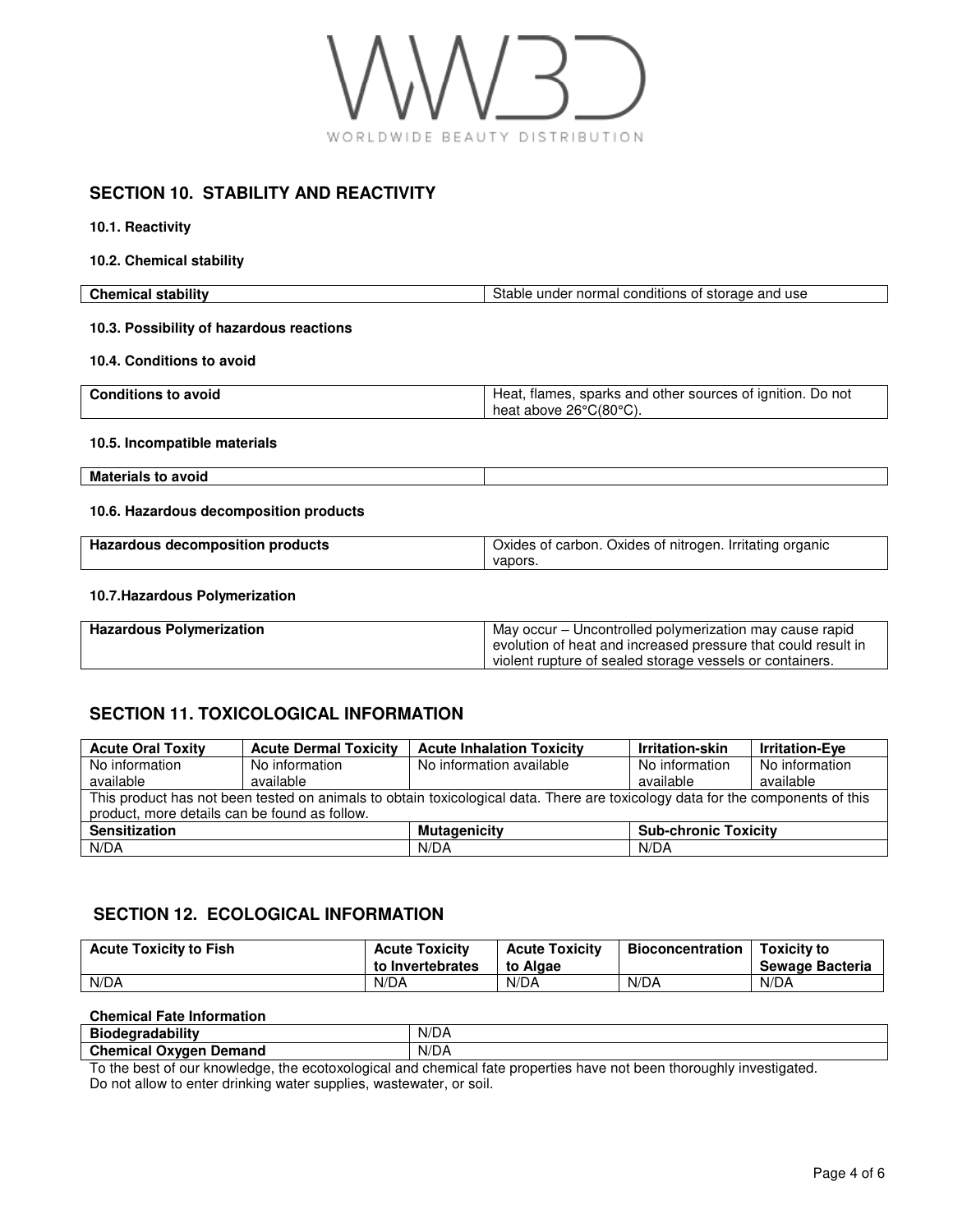

# **SECTION 13. DISPOSAL CONSIDERATIONS**

### **13.1. Waste treatment methods**

| Disposal operations | Information provided is for unused product only.        |
|---------------------|---------------------------------------------------------|
|                     | Recommended method of disposal: Dispose of according to |
|                     | P.R.C, province and local governmental regulations.     |
|                     | ECE hazardous waste number: Not a RCRA hazardous waste. |

# **SECTION 14. TRANSPORT INFORMATION**

| DOT (49 CFR 172)                            |                                                           |
|---------------------------------------------|-----------------------------------------------------------|
| Proper Shipping Name                        | Non-Hazardous For Transport: This Substance Is Considered |
|                                             | To Be Non-Hazardous For Transport.                        |
| <b>Identification Number</b>                | <b>NA</b>                                                 |
| Marine Pollutant                            | No                                                        |
| <b>Special Provisions</b>                   | <b>NA</b>                                                 |
| <b>Emergency Response Guidebook (ERG)#</b>  |                                                           |
| <b>IATA (DGR)</b>                           |                                                           |
| Proper Shipping Name                        | Non-Hazardous For Air Transport                           |
| <b>Class or Division</b>                    | ΝA                                                        |
| UN or ID Number                             | <b>NA</b>                                                 |
| Packaging instructions                      |                                                           |
| <b>Emergency Response Guidebook (ICAO)#</b> |                                                           |
| IMO (IMDG)                                  |                                                           |
| Proper Shipping Name                        | Non-Hazardous For Sea Transport                           |
| <b>Class or Division</b>                    | <b>NA</b>                                                 |
| UN or ID Number                             | <b>NA</b>                                                 |
| Special Provisions & Stowage/Segregation    | None                                                      |
| <b>Emergency Schedule (EmS)#</b>            |                                                           |
| <b>Other Information</b>                    | Flash point $>100^{\circ}$ C                              |

# **SECTION 15. REGULATORY INFORMATION**

**15.4. Labeling according to EC Directives – 1999/45/EC** 

| <b>European Community</b> | EU Additional Classification:                                                 |
|---------------------------|-------------------------------------------------------------------------------|
|                           | R <sub>36</sub>                                                               |
|                           | Risk Statements: Irritating to eyes.                                          |
|                           | S 2 26                                                                        |
|                           | Safety Statements: Keep out of the reach of children. In case of contact with |
|                           | eves, rinse<br>immediately with plenty of water and seek medical.             |
|                           |                                                                               |
|                           |                                                                               |
|                           |                                                                               |